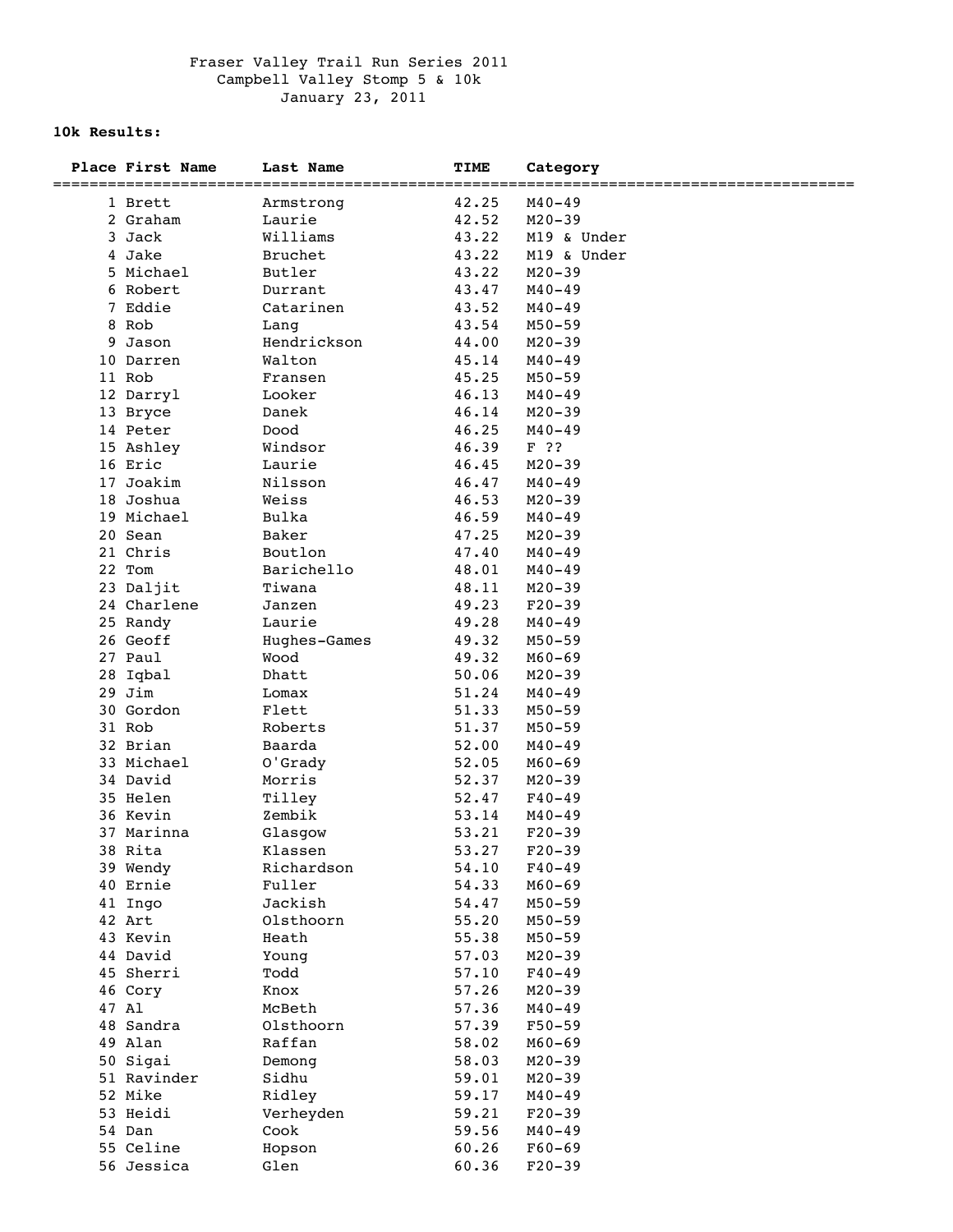| 61.02<br>58 Kelly<br>Trehearne<br>$F40 - 49$<br>Raffan<br>61.02<br>59 Angela<br>$F20-39$<br>O'Brien<br>62.28<br>60 Carol<br>$F50 - 59$<br>62.32<br>61 Paul<br>Chung<br>$M20 - 39$<br>62 Paul<br>Hexter<br>62.32<br>$M20 - 39$<br>Speilman<br>63 Shalagh<br>62.46<br>$F20-39$<br>64 Tammy<br>Bailey<br>63.35<br>$F40 - 49$<br>65 Cheryl<br>Abbot<br>63.35<br>$F20-39$<br>66 Carolyn<br>63.39<br>$F20-39$<br>Knox<br>67 Jody<br>Roberts<br>63.40<br>$F20-39$<br>68 William (Al)<br>64.13<br>$M70+$<br>George<br>O'Grady<br>64.28<br>$F60 - 69$<br>69 Frances<br>Lanerick<br>70 Bianca<br>64.31<br>$M20 - 39$<br>71 Louisa<br>Lorimer<br>64.53<br>$F50 - 59$<br>72 Larry<br>65.25<br>Walsh<br>$M40 - 49$<br>73 Jasbir<br>65.58<br>$F50 - 59$<br>Atwal<br>74 Brian<br>Williams<br>66.26<br>$M40 - 49$<br>Dallin<br>66.31<br>75 Jeff<br>$M20 - 39$<br>67.01<br>76 Bernhard<br>Dandyk<br>$M50 - 59$<br>Tilley<br>77 Peter<br>67.16<br>$M50 - 59$<br>Williams<br>78 Richard<br>69.04<br>$M60 - 69$<br>79 Sharon<br>Yap-Chung<br>69.12<br>$F40 - 49$<br>80 Carolyn<br>Pors<br>69.21<br>$F40 - 49$<br>81 Patrick<br>Charron<br>69.40<br>$M20 - 39$<br>Perciballi<br>69.45<br>82 Leanne<br>$F40 - 49$<br>69.50<br>83 Carolyn<br>Gray<br>$F40 - 49$<br>84 Jennifer<br>69.58<br>Hiebert<br>$F50 - 59$<br>85 John<br>Kennedy<br>70.56<br>$M50 - 59$<br>70.58<br>86 Teresa<br>Carter<br>$F20-39$<br>87 Ben<br>Dobranowsky<br>71.01<br>$M50 - 59$<br>88 Lynn<br>71.58<br>$F50 - 59$<br>Zeron<br>89 Leah<br>72.45<br>Strange<br>$F40 - 49$<br>90 Melanie<br>Chernoff<br>72.45<br>$F20-39$<br>Leitch<br>73.00<br>91 Sharon<br>$F40 - 49$<br>Zalit<br>92 Sandy<br>73.56<br>$F40 - 49$<br>93 Paul<br>Adams<br>74.03<br>$M60 - 69$<br>94 Patrick<br>Glen<br>74.54<br>$M60 - 69$<br>95 Sandy<br>Wyndham<br>75.35<br>$F60-69$<br>96 Rose<br>Chen<br>75.35<br>$F40 - 49$<br>76.05<br>$F70+$<br>97 Georgena<br>Evans<br>76.40<br>98 Rob<br>Daniel<br>$M70+$<br>76.40<br>99 Ingo<br>Herysz<br>$M50 - 59$<br>77.24<br>100 Anja<br>Stephan<br>$F40 - 49$<br>101 Kimberley<br>Hosler<br>77.29<br>$F40 - 49$<br>102 Greg<br>Forbes-King<br>80.04<br>$M50 - 59$<br>103 Karen<br>White<br>85.13<br>$F50 - 59$<br>104 Guyle<br>85.13<br>$M50 - 59$<br>Coon | 57 Catherine | Main | 61.01 | $F50 - 59$ |
|----------------------------------------------------------------------------------------------------------------------------------------------------------------------------------------------------------------------------------------------------------------------------------------------------------------------------------------------------------------------------------------------------------------------------------------------------------------------------------------------------------------------------------------------------------------------------------------------------------------------------------------------------------------------------------------------------------------------------------------------------------------------------------------------------------------------------------------------------------------------------------------------------------------------------------------------------------------------------------------------------------------------------------------------------------------------------------------------------------------------------------------------------------------------------------------------------------------------------------------------------------------------------------------------------------------------------------------------------------------------------------------------------------------------------------------------------------------------------------------------------------------------------------------------------------------------------------------------------------------------------------------------------------------------------------------------------------------------------------------------------------------------------------------------------------------------------------------------------------------------------------------------------------------------------------------------------------------------------------------------------------------------------------------------------------------------------------------------------------------------------------------------------------------------------------------------------------------------------|--------------|------|-------|------------|
|                                                                                                                                                                                                                                                                                                                                                                                                                                                                                                                                                                                                                                                                                                                                                                                                                                                                                                                                                                                                                                                                                                                                                                                                                                                                                                                                                                                                                                                                                                                                                                                                                                                                                                                                                                                                                                                                                                                                                                                                                                                                                                                                                                                                                            |              |      |       |            |
|                                                                                                                                                                                                                                                                                                                                                                                                                                                                                                                                                                                                                                                                                                                                                                                                                                                                                                                                                                                                                                                                                                                                                                                                                                                                                                                                                                                                                                                                                                                                                                                                                                                                                                                                                                                                                                                                                                                                                                                                                                                                                                                                                                                                                            |              |      |       |            |
|                                                                                                                                                                                                                                                                                                                                                                                                                                                                                                                                                                                                                                                                                                                                                                                                                                                                                                                                                                                                                                                                                                                                                                                                                                                                                                                                                                                                                                                                                                                                                                                                                                                                                                                                                                                                                                                                                                                                                                                                                                                                                                                                                                                                                            |              |      |       |            |
|                                                                                                                                                                                                                                                                                                                                                                                                                                                                                                                                                                                                                                                                                                                                                                                                                                                                                                                                                                                                                                                                                                                                                                                                                                                                                                                                                                                                                                                                                                                                                                                                                                                                                                                                                                                                                                                                                                                                                                                                                                                                                                                                                                                                                            |              |      |       |            |
|                                                                                                                                                                                                                                                                                                                                                                                                                                                                                                                                                                                                                                                                                                                                                                                                                                                                                                                                                                                                                                                                                                                                                                                                                                                                                                                                                                                                                                                                                                                                                                                                                                                                                                                                                                                                                                                                                                                                                                                                                                                                                                                                                                                                                            |              |      |       |            |
|                                                                                                                                                                                                                                                                                                                                                                                                                                                                                                                                                                                                                                                                                                                                                                                                                                                                                                                                                                                                                                                                                                                                                                                                                                                                                                                                                                                                                                                                                                                                                                                                                                                                                                                                                                                                                                                                                                                                                                                                                                                                                                                                                                                                                            |              |      |       |            |
|                                                                                                                                                                                                                                                                                                                                                                                                                                                                                                                                                                                                                                                                                                                                                                                                                                                                                                                                                                                                                                                                                                                                                                                                                                                                                                                                                                                                                                                                                                                                                                                                                                                                                                                                                                                                                                                                                                                                                                                                                                                                                                                                                                                                                            |              |      |       |            |
|                                                                                                                                                                                                                                                                                                                                                                                                                                                                                                                                                                                                                                                                                                                                                                                                                                                                                                                                                                                                                                                                                                                                                                                                                                                                                                                                                                                                                                                                                                                                                                                                                                                                                                                                                                                                                                                                                                                                                                                                                                                                                                                                                                                                                            |              |      |       |            |
|                                                                                                                                                                                                                                                                                                                                                                                                                                                                                                                                                                                                                                                                                                                                                                                                                                                                                                                                                                                                                                                                                                                                                                                                                                                                                                                                                                                                                                                                                                                                                                                                                                                                                                                                                                                                                                                                                                                                                                                                                                                                                                                                                                                                                            |              |      |       |            |
|                                                                                                                                                                                                                                                                                                                                                                                                                                                                                                                                                                                                                                                                                                                                                                                                                                                                                                                                                                                                                                                                                                                                                                                                                                                                                                                                                                                                                                                                                                                                                                                                                                                                                                                                                                                                                                                                                                                                                                                                                                                                                                                                                                                                                            |              |      |       |            |
|                                                                                                                                                                                                                                                                                                                                                                                                                                                                                                                                                                                                                                                                                                                                                                                                                                                                                                                                                                                                                                                                                                                                                                                                                                                                                                                                                                                                                                                                                                                                                                                                                                                                                                                                                                                                                                                                                                                                                                                                                                                                                                                                                                                                                            |              |      |       |            |
|                                                                                                                                                                                                                                                                                                                                                                                                                                                                                                                                                                                                                                                                                                                                                                                                                                                                                                                                                                                                                                                                                                                                                                                                                                                                                                                                                                                                                                                                                                                                                                                                                                                                                                                                                                                                                                                                                                                                                                                                                                                                                                                                                                                                                            |              |      |       |            |
|                                                                                                                                                                                                                                                                                                                                                                                                                                                                                                                                                                                                                                                                                                                                                                                                                                                                                                                                                                                                                                                                                                                                                                                                                                                                                                                                                                                                                                                                                                                                                                                                                                                                                                                                                                                                                                                                                                                                                                                                                                                                                                                                                                                                                            |              |      |       |            |
|                                                                                                                                                                                                                                                                                                                                                                                                                                                                                                                                                                                                                                                                                                                                                                                                                                                                                                                                                                                                                                                                                                                                                                                                                                                                                                                                                                                                                                                                                                                                                                                                                                                                                                                                                                                                                                                                                                                                                                                                                                                                                                                                                                                                                            |              |      |       |            |
|                                                                                                                                                                                                                                                                                                                                                                                                                                                                                                                                                                                                                                                                                                                                                                                                                                                                                                                                                                                                                                                                                                                                                                                                                                                                                                                                                                                                                                                                                                                                                                                                                                                                                                                                                                                                                                                                                                                                                                                                                                                                                                                                                                                                                            |              |      |       |            |
|                                                                                                                                                                                                                                                                                                                                                                                                                                                                                                                                                                                                                                                                                                                                                                                                                                                                                                                                                                                                                                                                                                                                                                                                                                                                                                                                                                                                                                                                                                                                                                                                                                                                                                                                                                                                                                                                                                                                                                                                                                                                                                                                                                                                                            |              |      |       |            |
|                                                                                                                                                                                                                                                                                                                                                                                                                                                                                                                                                                                                                                                                                                                                                                                                                                                                                                                                                                                                                                                                                                                                                                                                                                                                                                                                                                                                                                                                                                                                                                                                                                                                                                                                                                                                                                                                                                                                                                                                                                                                                                                                                                                                                            |              |      |       |            |
|                                                                                                                                                                                                                                                                                                                                                                                                                                                                                                                                                                                                                                                                                                                                                                                                                                                                                                                                                                                                                                                                                                                                                                                                                                                                                                                                                                                                                                                                                                                                                                                                                                                                                                                                                                                                                                                                                                                                                                                                                                                                                                                                                                                                                            |              |      |       |            |
|                                                                                                                                                                                                                                                                                                                                                                                                                                                                                                                                                                                                                                                                                                                                                                                                                                                                                                                                                                                                                                                                                                                                                                                                                                                                                                                                                                                                                                                                                                                                                                                                                                                                                                                                                                                                                                                                                                                                                                                                                                                                                                                                                                                                                            |              |      |       |            |
|                                                                                                                                                                                                                                                                                                                                                                                                                                                                                                                                                                                                                                                                                                                                                                                                                                                                                                                                                                                                                                                                                                                                                                                                                                                                                                                                                                                                                                                                                                                                                                                                                                                                                                                                                                                                                                                                                                                                                                                                                                                                                                                                                                                                                            |              |      |       |            |
|                                                                                                                                                                                                                                                                                                                                                                                                                                                                                                                                                                                                                                                                                                                                                                                                                                                                                                                                                                                                                                                                                                                                                                                                                                                                                                                                                                                                                                                                                                                                                                                                                                                                                                                                                                                                                                                                                                                                                                                                                                                                                                                                                                                                                            |              |      |       |            |
|                                                                                                                                                                                                                                                                                                                                                                                                                                                                                                                                                                                                                                                                                                                                                                                                                                                                                                                                                                                                                                                                                                                                                                                                                                                                                                                                                                                                                                                                                                                                                                                                                                                                                                                                                                                                                                                                                                                                                                                                                                                                                                                                                                                                                            |              |      |       |            |
|                                                                                                                                                                                                                                                                                                                                                                                                                                                                                                                                                                                                                                                                                                                                                                                                                                                                                                                                                                                                                                                                                                                                                                                                                                                                                                                                                                                                                                                                                                                                                                                                                                                                                                                                                                                                                                                                                                                                                                                                                                                                                                                                                                                                                            |              |      |       |            |
|                                                                                                                                                                                                                                                                                                                                                                                                                                                                                                                                                                                                                                                                                                                                                                                                                                                                                                                                                                                                                                                                                                                                                                                                                                                                                                                                                                                                                                                                                                                                                                                                                                                                                                                                                                                                                                                                                                                                                                                                                                                                                                                                                                                                                            |              |      |       |            |
|                                                                                                                                                                                                                                                                                                                                                                                                                                                                                                                                                                                                                                                                                                                                                                                                                                                                                                                                                                                                                                                                                                                                                                                                                                                                                                                                                                                                                                                                                                                                                                                                                                                                                                                                                                                                                                                                                                                                                                                                                                                                                                                                                                                                                            |              |      |       |            |
|                                                                                                                                                                                                                                                                                                                                                                                                                                                                                                                                                                                                                                                                                                                                                                                                                                                                                                                                                                                                                                                                                                                                                                                                                                                                                                                                                                                                                                                                                                                                                                                                                                                                                                                                                                                                                                                                                                                                                                                                                                                                                                                                                                                                                            |              |      |       |            |
|                                                                                                                                                                                                                                                                                                                                                                                                                                                                                                                                                                                                                                                                                                                                                                                                                                                                                                                                                                                                                                                                                                                                                                                                                                                                                                                                                                                                                                                                                                                                                                                                                                                                                                                                                                                                                                                                                                                                                                                                                                                                                                                                                                                                                            |              |      |       |            |
|                                                                                                                                                                                                                                                                                                                                                                                                                                                                                                                                                                                                                                                                                                                                                                                                                                                                                                                                                                                                                                                                                                                                                                                                                                                                                                                                                                                                                                                                                                                                                                                                                                                                                                                                                                                                                                                                                                                                                                                                                                                                                                                                                                                                                            |              |      |       |            |
|                                                                                                                                                                                                                                                                                                                                                                                                                                                                                                                                                                                                                                                                                                                                                                                                                                                                                                                                                                                                                                                                                                                                                                                                                                                                                                                                                                                                                                                                                                                                                                                                                                                                                                                                                                                                                                                                                                                                                                                                                                                                                                                                                                                                                            |              |      |       |            |
|                                                                                                                                                                                                                                                                                                                                                                                                                                                                                                                                                                                                                                                                                                                                                                                                                                                                                                                                                                                                                                                                                                                                                                                                                                                                                                                                                                                                                                                                                                                                                                                                                                                                                                                                                                                                                                                                                                                                                                                                                                                                                                                                                                                                                            |              |      |       |            |
|                                                                                                                                                                                                                                                                                                                                                                                                                                                                                                                                                                                                                                                                                                                                                                                                                                                                                                                                                                                                                                                                                                                                                                                                                                                                                                                                                                                                                                                                                                                                                                                                                                                                                                                                                                                                                                                                                                                                                                                                                                                                                                                                                                                                                            |              |      |       |            |
|                                                                                                                                                                                                                                                                                                                                                                                                                                                                                                                                                                                                                                                                                                                                                                                                                                                                                                                                                                                                                                                                                                                                                                                                                                                                                                                                                                                                                                                                                                                                                                                                                                                                                                                                                                                                                                                                                                                                                                                                                                                                                                                                                                                                                            |              |      |       |            |
|                                                                                                                                                                                                                                                                                                                                                                                                                                                                                                                                                                                                                                                                                                                                                                                                                                                                                                                                                                                                                                                                                                                                                                                                                                                                                                                                                                                                                                                                                                                                                                                                                                                                                                                                                                                                                                                                                                                                                                                                                                                                                                                                                                                                                            |              |      |       |            |
|                                                                                                                                                                                                                                                                                                                                                                                                                                                                                                                                                                                                                                                                                                                                                                                                                                                                                                                                                                                                                                                                                                                                                                                                                                                                                                                                                                                                                                                                                                                                                                                                                                                                                                                                                                                                                                                                                                                                                                                                                                                                                                                                                                                                                            |              |      |       |            |
|                                                                                                                                                                                                                                                                                                                                                                                                                                                                                                                                                                                                                                                                                                                                                                                                                                                                                                                                                                                                                                                                                                                                                                                                                                                                                                                                                                                                                                                                                                                                                                                                                                                                                                                                                                                                                                                                                                                                                                                                                                                                                                                                                                                                                            |              |      |       |            |
|                                                                                                                                                                                                                                                                                                                                                                                                                                                                                                                                                                                                                                                                                                                                                                                                                                                                                                                                                                                                                                                                                                                                                                                                                                                                                                                                                                                                                                                                                                                                                                                                                                                                                                                                                                                                                                                                                                                                                                                                                                                                                                                                                                                                                            |              |      |       |            |
|                                                                                                                                                                                                                                                                                                                                                                                                                                                                                                                                                                                                                                                                                                                                                                                                                                                                                                                                                                                                                                                                                                                                                                                                                                                                                                                                                                                                                                                                                                                                                                                                                                                                                                                                                                                                                                                                                                                                                                                                                                                                                                                                                                                                                            |              |      |       |            |
|                                                                                                                                                                                                                                                                                                                                                                                                                                                                                                                                                                                                                                                                                                                                                                                                                                                                                                                                                                                                                                                                                                                                                                                                                                                                                                                                                                                                                                                                                                                                                                                                                                                                                                                                                                                                                                                                                                                                                                                                                                                                                                                                                                                                                            |              |      |       |            |
|                                                                                                                                                                                                                                                                                                                                                                                                                                                                                                                                                                                                                                                                                                                                                                                                                                                                                                                                                                                                                                                                                                                                                                                                                                                                                                                                                                                                                                                                                                                                                                                                                                                                                                                                                                                                                                                                                                                                                                                                                                                                                                                                                                                                                            |              |      |       |            |
|                                                                                                                                                                                                                                                                                                                                                                                                                                                                                                                                                                                                                                                                                                                                                                                                                                                                                                                                                                                                                                                                                                                                                                                                                                                                                                                                                                                                                                                                                                                                                                                                                                                                                                                                                                                                                                                                                                                                                                                                                                                                                                                                                                                                                            |              |      |       |            |
|                                                                                                                                                                                                                                                                                                                                                                                                                                                                                                                                                                                                                                                                                                                                                                                                                                                                                                                                                                                                                                                                                                                                                                                                                                                                                                                                                                                                                                                                                                                                                                                                                                                                                                                                                                                                                                                                                                                                                                                                                                                                                                                                                                                                                            |              |      |       |            |
|                                                                                                                                                                                                                                                                                                                                                                                                                                                                                                                                                                                                                                                                                                                                                                                                                                                                                                                                                                                                                                                                                                                                                                                                                                                                                                                                                                                                                                                                                                                                                                                                                                                                                                                                                                                                                                                                                                                                                                                                                                                                                                                                                                                                                            |              |      |       |            |
|                                                                                                                                                                                                                                                                                                                                                                                                                                                                                                                                                                                                                                                                                                                                                                                                                                                                                                                                                                                                                                                                                                                                                                                                                                                                                                                                                                                                                                                                                                                                                                                                                                                                                                                                                                                                                                                                                                                                                                                                                                                                                                                                                                                                                            |              |      |       |            |
|                                                                                                                                                                                                                                                                                                                                                                                                                                                                                                                                                                                                                                                                                                                                                                                                                                                                                                                                                                                                                                                                                                                                                                                                                                                                                                                                                                                                                                                                                                                                                                                                                                                                                                                                                                                                                                                                                                                                                                                                                                                                                                                                                                                                                            |              |      |       |            |
|                                                                                                                                                                                                                                                                                                                                                                                                                                                                                                                                                                                                                                                                                                                                                                                                                                                                                                                                                                                                                                                                                                                                                                                                                                                                                                                                                                                                                                                                                                                                                                                                                                                                                                                                                                                                                                                                                                                                                                                                                                                                                                                                                                                                                            |              |      |       |            |
|                                                                                                                                                                                                                                                                                                                                                                                                                                                                                                                                                                                                                                                                                                                                                                                                                                                                                                                                                                                                                                                                                                                                                                                                                                                                                                                                                                                                                                                                                                                                                                                                                                                                                                                                                                                                                                                                                                                                                                                                                                                                                                                                                                                                                            |              |      |       |            |
|                                                                                                                                                                                                                                                                                                                                                                                                                                                                                                                                                                                                                                                                                                                                                                                                                                                                                                                                                                                                                                                                                                                                                                                                                                                                                                                                                                                                                                                                                                                                                                                                                                                                                                                                                                                                                                                                                                                                                                                                                                                                                                                                                                                                                            |              |      |       |            |

## **5k Results:**

| Place First Name | Last Name | TIME  | Category       |
|------------------|-----------|-------|----------------|
| 1 Neil           | Yarmoshuk | 21.59 | $M40 - 49$     |
| 2 Brandon        | Drake     | 22.32 | M19 & Under    |
| 3 Austin         | McFarland | 23.32 | M19 & Under    |
| 4 Leslie         | Stevens   | 23.34 | $F40 - 49$     |
| 5 Callum         | Pilgrim   | 23.36 | F19 & Under    |
| 6 Don            | Sparks    | 24.15 | $M40 - 49$     |
| 7 Sandy          | Leone     | 24.27 | $F50 - 59$     |
| 8 Kevin          | Bailey    | 25.12 | $M40 - 49$     |
| 9 Chris          | Scott     | 25.20 | $M20 - 39$     |
| 10 Paul          | Helms     | 25.48 | $M50 - 59$     |
| 11 Gavin         | Heath     | 26.48 | M19<br>& Under |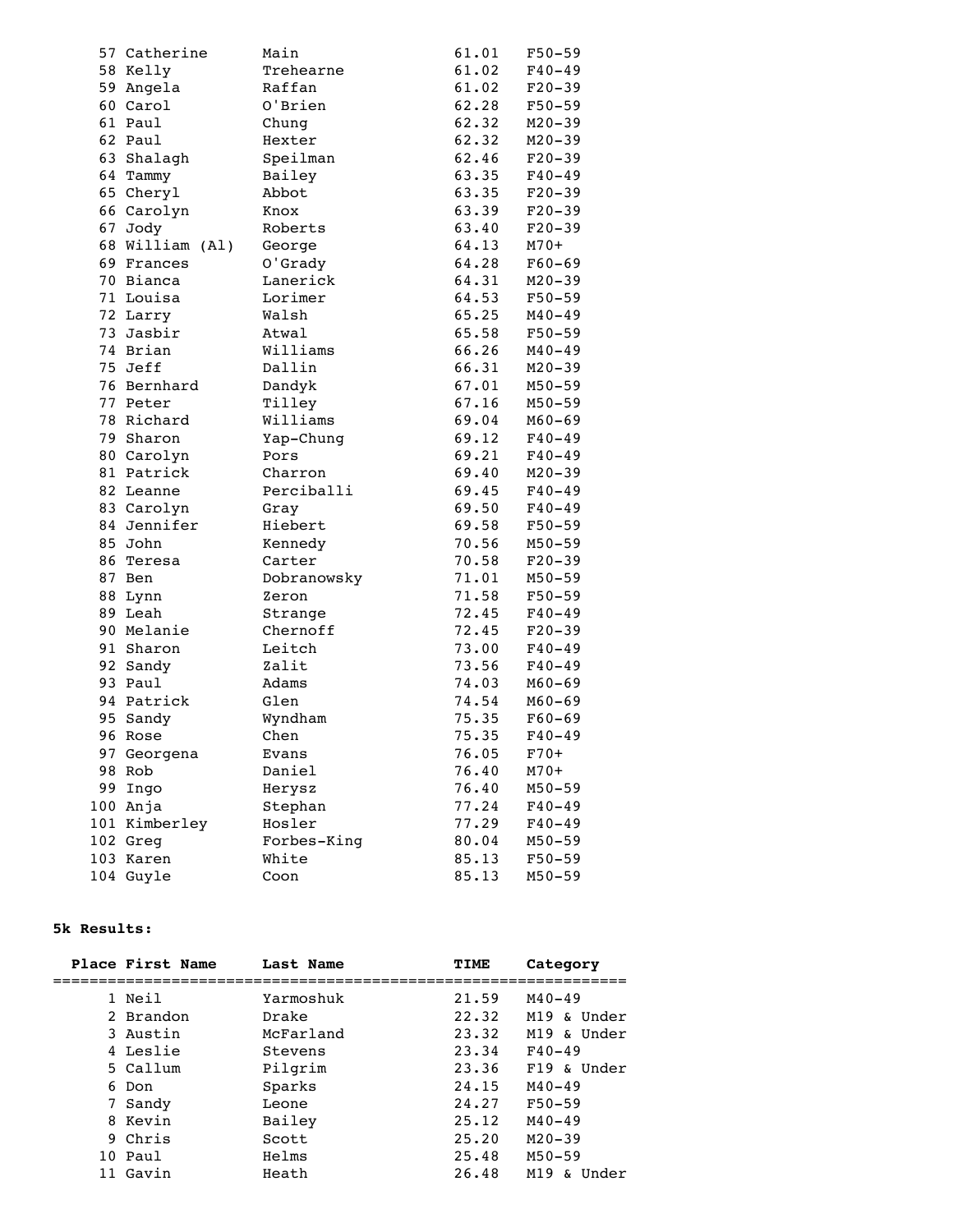|  | 12 Greg      | Zembik         | 26.55 | $M20 - 39$  |
|--|--------------|----------------|-------|-------------|
|  | 13 Mike      | Thachuk        | 27.05 | $M40 - 49$  |
|  | 14 Vernette  | Bot            | 27.11 | $F40 - 49$  |
|  | 15 Andrew    | Janzen         | 27.34 | $M40 - 49$  |
|  | 16 Scott     | Abbot          | 27.34 | $M40 - 49$  |
|  | 17 Peter     | Monds          | 27.54 | $M40 - 49$  |
|  | 18 Rahim     | Ahmad          | 27.56 | $M20 - 39$  |
|  | 19 Gary      | Atwal          | 28.10 | $M20 - 39$  |
|  | 20 Paula     | Hillier        | 28.30 | $F50 - 59$  |
|  | 21 Micheal   | Wawryk         | 28.36 | $M20 - 39$  |
|  | 22 Ian       | Tate           |       |             |
|  |              |                | 29.02 | $M40 - 49$  |
|  | 23 Gordon    | Barber         | 29.33 | $M50 - 59$  |
|  | 24 Susan     | Eaton          | 29.45 | $F40 - 49$  |
|  | 25 Marlee    | St. Pierre     | 30.24 | $F20-39$    |
|  | 26 David     | Palmer         | 30.33 | $M60 - 69$  |
|  | 27 Sasha     | Myers Demong   | 30.35 | $F20-39$    |
|  | 28 Millie    | McKinnon       | 31.23 | $F40 - 49$  |
|  | 29 Aurora    | Scott          | 32.09 | $F40 - 49$  |
|  | 30 Ken       | Clasby         | 32.29 | $M50 - 59$  |
|  | 31 Tracey    | Falconer       | 32.34 | $F40 - 49$  |
|  | 32 Melissa   | Tschritter     | 32.42 | $F20-39$    |
|  | 33 Aime      | Snazel         | 32.42 | $F20-39$    |
|  | 34 Sue       | Noble          | 32.55 | $F40 - 49$  |
|  | 35 Brenda    | Walker         | 33.03 | $F50 - 59$  |
|  | 36 Malissa   | Danek          | 33.05 | $F20-39$    |
|  | 37 Odette    | Watson         | 33.10 | $F50 - 59$  |
|  | 38 Mike      | Henry          | 33.11 | $M40 - 49$  |
|  | 39 Sue       | Edmondson      | 33.15 | $F40 - 49$  |
|  | 40 Miriam    | Williamson     | 33.23 | $F40 - 49$  |
|  | 41 Ellen     | Hall           | 33.26 | $F50 - 59$  |
|  | 42 Janice    | Savoy          | 34.02 | $F50 - 59$  |
|  | 43 Naomi     | Kawase         | 34.08 | $F20-39$    |
|  | 44 Brenda    | Prokopich      | 34.11 | $F40 - 49$  |
|  | 45 Angie     | Persaud        | 34.23 | $F20-39$    |
|  | 46 Dawne     | Dejong         | 34.35 | $F50 - 59$  |
|  | 47 Shelley   | Cameron        | 34.38 | $F40 - 49$  |
|  | 48 Adrianne  | Boulton-Funke  | 34.45 | $F20-39$    |
|  | 49 Monica    | Dahl           | 34.51 | $F20-39$    |
|  | 50 Tanya     | Hautala        | 34.51 | $F20-39$    |
|  | 51 Amanda    | Thiessen       | 34.52 | $F20-39$    |
|  | 52 Kelly     | Zembik         | 34.56 | $F40 - 49$  |
|  | 53 Teresa    | Hough          | 35.48 | $F40 - 49$  |
|  | 54 Deanie    | Hiles          | 35.51 | $F40 - 49$  |
|  | 55 Jessica   | Lynch          | 36.28 | $F20-39$    |
|  | 56 Karen     | Haugland       | 36.28 | $F20-39$    |
|  | 57 Louisa    | Scarlett       | 36.41 | $F20-39$    |
|  | 58 Bob       | Thornton       | 36.42 | $M50 - 59$  |
|  | 59 Lynn      |                |       |             |
|  | 60 Sally     | Curry<br>Sousa | 37.25 | $F50 - 59$  |
|  |              |                | 37.32 | $F20-39$    |
|  | 61 Vanessa   | Oliver         | 37.45 | $F20-39$    |
|  | 62 Stephanie | Bensey         | 37.45 | $F20-39$    |
|  | 63 Ross      | Davidson       | 37.57 | $M60 - 69$  |
|  | 64 Tamara    | Billau         | 38.18 | $F20-39$    |
|  | 65 Wes       | Hanson         | 38.41 | $M20 - 39$  |
|  | 66 Nadia     | Lee            | 39.22 | $F20-39$    |
|  | 67 Karen     | Raz            | 39.34 | $F40 - 49$  |
|  | 68 Lindsey   | Merrifield     | 40.06 | $F20-39$    |
|  | 69 Liz       | Lynch          | 40.08 | $F50 - 59$  |
|  | 70 Kailey    | Rowlands       | 40.26 | $F20-39$    |
|  | 71 Mikeala   | Lynch          | 41.00 | F19 & Under |
|  | 72 Roxane    | Brown          | 41.53 | $F40 - 49$  |
|  | 73 Jack      | Chernoff       | 42.26 | $M60 - 69$  |
|  | 74 Tracy     | Laurie         | 42.29 | $F40 - 49$  |
|  | 75 Wendy     | Potter         | 43.26 | $F20-39$    |
|  | 76 Holly     | Trickett       | 43.55 | $F20-39$    |